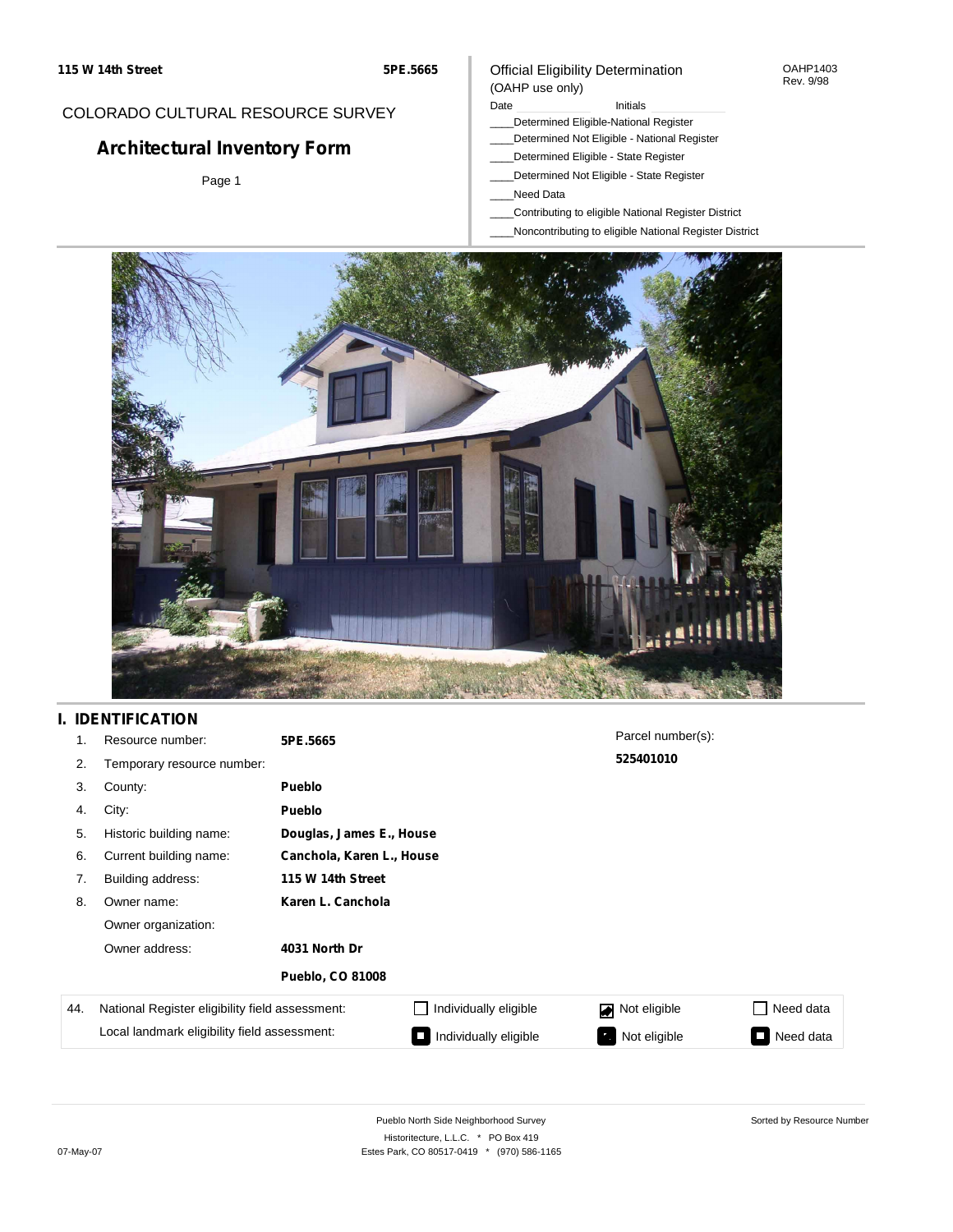Page 2

#### **II. GEOGRAPHIC INFORMATION**

| 9.  | P.M.                                          |     | 6th                 |    |     | Township:               |       | <b>20S</b> |    |     |           | Range:            | 65W |         |
|-----|-----------------------------------------------|-----|---------------------|----|-----|-------------------------|-------|------------|----|-----|-----------|-------------------|-----|---------|
|     |                                               | NE. | 1/4                 | of | NE. | 1/4                     | of NE | 1/4        | of | SE. | 1/4       | of Section        |     | 25      |
| 10. |                                               |     | UTM reference zone: |    | 13  |                         |       |            |    |     |           |                   |     |         |
|     | Easting:                                      |     |                     |    |     | 534323                  |       |            |    |     | Northing: |                   |     | 4236754 |
| 11. |                                               |     | USGS quad name:     |    |     | <b>Northeast Pueblo</b> |       |            |    |     | Scale:    |                   |     | 7.5     |
|     | Year:<br>1961 (Photorevised 1970 and<br>1974) |     |                     |    |     |                         |       |            |    |     |           |                   |     |         |
| 12. | $Lot(s)$ :                                    |     |                     |    |     | Lot 14; Block 8         |       |            |    |     |           |                   |     |         |
|     | Addition:                                     |     |                     |    |     | <b>County Addition</b>  |       |            |    |     |           | Year of addition: |     | 1869    |

13. Boundary description and justification:

The boundary, as described above, contains but does not exceed the land historically associated with this property.

П Metes and bounds exist:

### **III. ARCHITECTURAL DESCRIPTION**

| 14. | Building plan (footprint, shape):    | <b>Rectangular Plan</b>                      |                       |
|-----|--------------------------------------|----------------------------------------------|-----------------------|
|     | Other building plan descriptions:    |                                              |                       |
| 15. | Dimensions in feet (length x width): | 1,302 square feet                            |                       |
| 16. | Number of stories:                   | 11/2                                         |                       |
| 17. | Primary external wall material(s):   | <b>Stucco</b><br><b>Wood/Vertical Siding</b> | Other wall materials: |
| 18. | Roof configuration:                  | <b>Gabled Roof/Side Gabled Roof</b>          |                       |
|     | Other roof configurations:           |                                              |                       |
| 19. | Primary external roof material:      | <b>Asphalt Roof/Composition Roof</b>         |                       |
|     | Other roof materials:                |                                              |                       |
| 20. | Special features:                    | Fence                                        |                       |
|     |                                      | <b>Balcony</b>                               |                       |
|     |                                      | Chimney                                      |                       |
|     |                                      | Porch                                        |                       |
|     |                                      | <b>Roof Treatment/Dormer</b>                 |                       |

#### 21. General architectural description:

Oriented to the south, this house rests on a concrete foundation, covered in white-painted stucco. Basement windows have been enclosed. White-painted stucco clads the exterior walls. Windows vary from 6 (vertical)-over-1-light to 4 (vertical)-over-1light, double-hung sash, with blue-painted wood frames and surrounds. Most have aluminum-frame screens or storm windows. A 1-beside-1-light, aluminum-frame, sliding sash window opens north of center in the second story of the east elevation. A similar window opens south of center in the second story of the west elevation and at the center of the rear (north) elevation. Single-light, fixed-frame windows pierce either face of the northeast corner. Narrow hopper windows appear at the apex of the gables. An integral porch is located at the southwest corner of the dwelling. It has a concrete floor and a kneewall covered in blue-painted, vertical siding. Approaching the porch on its east side are 2 concrete steps. The principal doorway opens in the west face of this inside (southwest-facing) corner. It hosts a wood slab door. Another doorway opens in the south end of the west elevation. It hosts a white, 6-panel metal door, approached from the north and south via a 3-step concrete stoop. Opening in the center of the west elevation's second story are French doors, each in a 4-vertical-over-1 glazing pattern mimicking the windows. This doorway provides access to a small balcony. This balcony has slender, square, wood supports and a blue-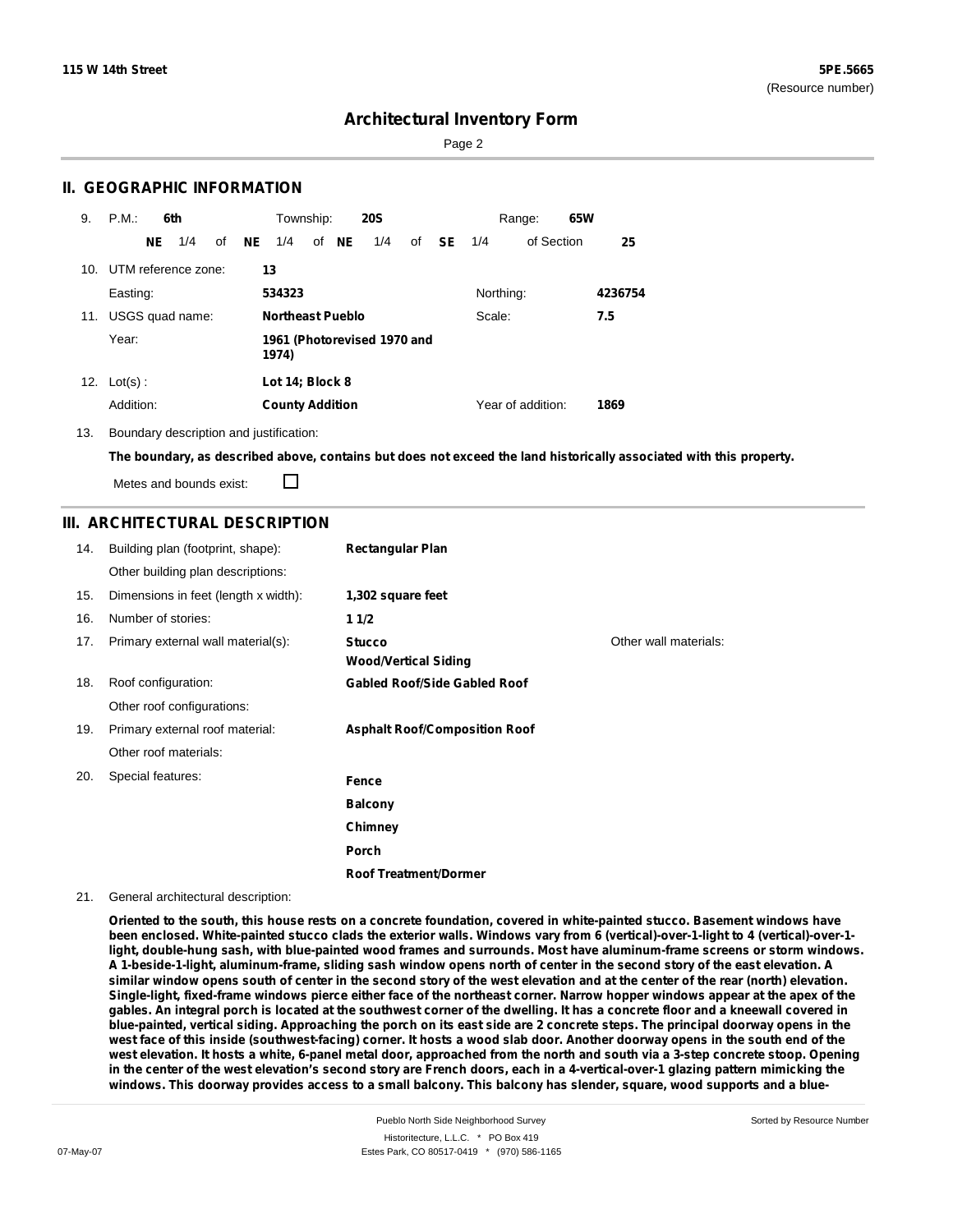Page 3

painted wood balustrade. A doorway opens in the east end of the rear (north) elevation. It hosts a 4-panel, 1-light, glass-inwood-frame door, painted white. Approaching the door is a 3-step concrete stoop. Gray asphalt shingles cover the side-gabled roof, and the rafter ends and shaped perlin ends are exposed. A front-gabled dormer protrudes from the center of the roof's **south-facing slope. A stucco-covered chimney emerges off the northwest corner of the dormer.**

22. Architectural style: **Late 19th And Early 20th Century American Movements/Craftsman**

Other architectural styles:

Building type:

**Bungalow**

23. Landscape or special setting features:

This property is located on terrain sloping downward from north to south, with an elevation of around 4,700 feet above mean sea level. The neighborhood features modest, one- and two-story houses and commercial buildings. Setbacks from West 14th Street are generally the same on this block. This property is situated on the north side of West 14th Street, between 111 West 14th Street to the east and 117 West 14th Street to the west. Grass covers the strip separating the sidewalk from the street. A planted-grass yard, with mature landscaping, covers the property. Running along the west side of the property is a wood **privacy fence; a combination of wood picket, chain-link, and woven-wire fences encloses the backyard.**

24. Associated buildings, features or objects:

Describe: A 2-car garage is located northeast of the house. Oriented to the south, the building appears to **lack a formal foundation. White-painted stucco clads the exterior walls. The façade is symmetrical except for a shed-roofed addition constructed across the west elevation. Opening at the center of the symmetrical portion of the façade are a pair of doorways. The eastern doorway hosts a 4-panel wood door with its light boarded shut. A white-painted wood door opens in the western doorway. East and west of the doorways are windows that have boarded shut. Another doorway opens in the narrow, south elevation of the addition. It hosts a 4-panel, white-painted wood door. Dominating the rear (north) elevation are 2 sets of paired, plywood doors, opening on metal strap hinges. A pair of hopper windows, with blue-painted wood frames and white-painted wood surrounds, appears in the west elevation. The more northerly window has been partially boarded shut. A high, stepped parapet surrounds the shed roof, which is covered by sheets of brown asphalt.**

#### **IV. ARCHITECTURAL HISTORY**

| 25. | Date of Construction:  | Estimate:        | 1890                             | Actual:                                                                                                                                                 |
|-----|------------------------|------------------|----------------------------------|---------------------------------------------------------------------------------------------------------------------------------------------------------|
|     | Source of Information: |                  |                                  | Sanborn Fire Insurance Maps (for Pueblo, Colorado). New York: Sanborn Map and<br>Publishing Co., 1883, 1886, 1889, 1893, 1904-05, 1904-51, and 1904-52. |
|     |                        |                  | Co. consulted 1886 through 2003. | Pueblo City Directory. Pueblo, Co.; Salt Lake City; Kansas City, Mo.; and others: R.L. Polk &                                                           |
| 26. | Architect:             | unknown          |                                  |                                                                                                                                                         |
|     | Source of information: |                  |                                  |                                                                                                                                                         |
| 27. | Builder:               | unknown          |                                  |                                                                                                                                                         |
|     | Source of information: |                  |                                  |                                                                                                                                                         |
| 28. | Original Owner:        | James E. Douglas |                                  |                                                                                                                                                         |
|     | Source of information: |                  | Co, consulted 1886 through 2003. | Pueblo City Directory. Pueblo, Co.; Salt Lake City; Kansas City, Mo.; and others: R.L. Polk &                                                           |

29. Construction history:

According to Pueblo County Tax Assessor records, this building was constructed in 1900. However it appears on an 1893 Sanborn map, and city directory listings for this address date to 1890, suggesting a circa 1890 date of construction. Given the date of construction, this dwelling was probably not originally constructed as a Craftsman-style bungalow. Historical and structural evidence suggests that Henry E. Suhre remodeled the house into a 2-unit bungalow, around 1925, for his daughter **and himself. The building has not been notable altered since that time.**

<sup>1</sup> : Type: **Garage**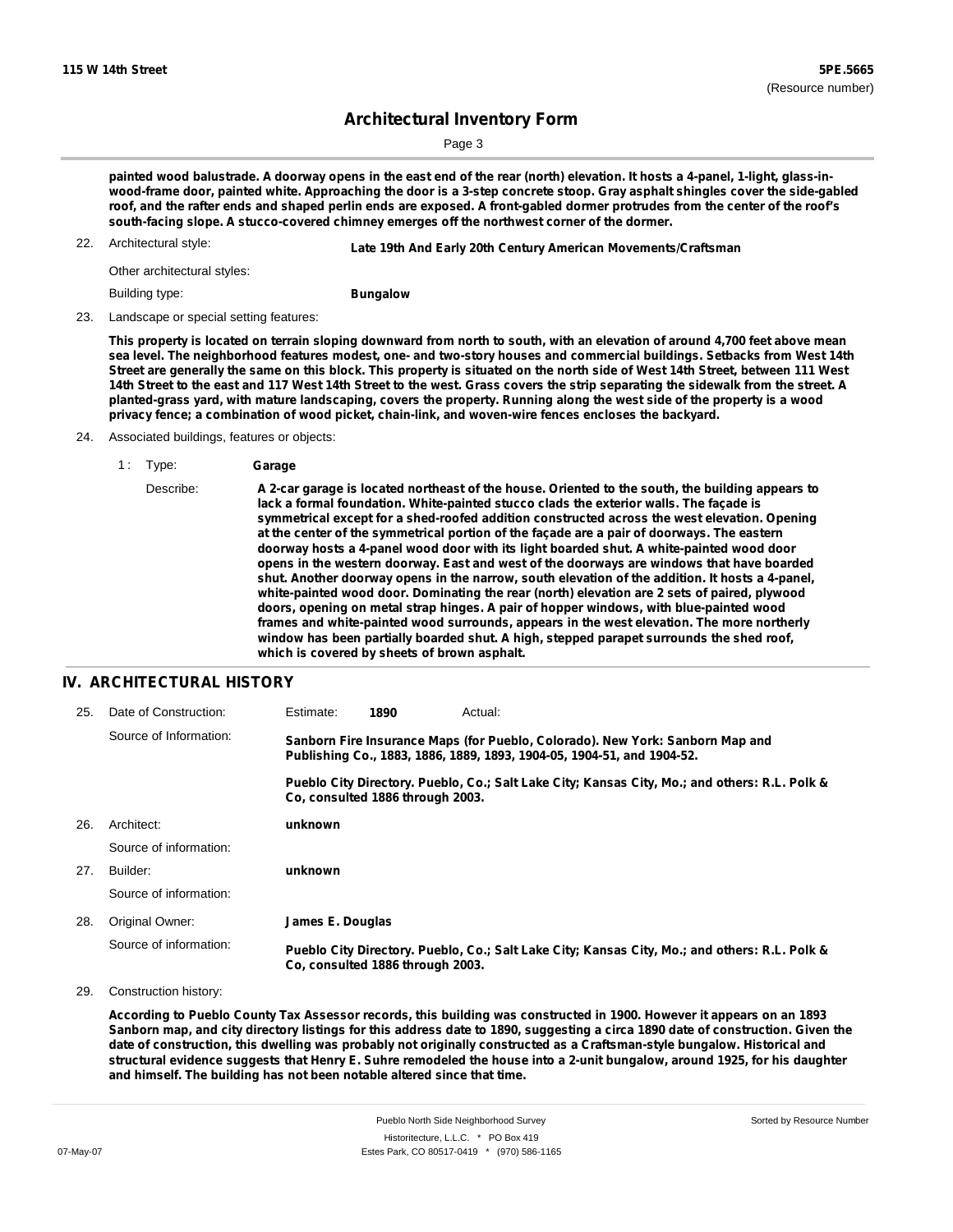|                                   |                        |  | Page 4           |  |  |
|-----------------------------------|------------------------|--|------------------|--|--|
|                                   | 30. Location: original |  | Date of move(s): |  |  |
| <b>V. HISTORICAL ASSOCIATIONS</b> |                        |  |                  |  |  |

|     | 31. Original use(s): | <b>Single Dwelling</b> |
|-----|----------------------|------------------------|
| 32. | Intermediate use(s): | <b>Single Dwelling</b> |
|     | 33. Current use(s):  | <b>Single Dwelling</b> |
|     | 34. Site type(s):    | Residence              |

#### 35. Historical background:

The first owner and resident of this house was James E. Douglas (also spelled Douglass), a contractor and plasterer. He was born in Scotland in August 1847. His wife, Jennie, was born in Indiana in June 1854. They were married around 1880. Residing with James and Jennie Douglas were Edward E. Douglas, vice-president of the H.B. King Commissary Company; Joseph M. **Douglas; and Joseph W. Douglas, a clerk. James Douglas remained at this address through 1910.**

In 1914, the resident was Charles H. Springer. He came to Pueblo in 1894 and, in 1900, became an employee of the United States Postal Service in Pueblo, from which he retired in 1934. With his wife, Eva Springer, Charles had a son, Schuyler C. **Springer. The family later moved to 211 West 7th Street. Eva died in 1939 and Charles in 1956.**

E.R. Walker lived here in 1919, followed by Henry E. Suhre in 1925. He lived here with his daughter, Olivia DesChamps, who remained at this address the rest of her life. In addition to DesChamps, Suhre had one son, Orville Suhre. Olivia DesChamps was born on December 16, 1912. She had a daughter, Olivia "Joanne" Sabo. DesChamps resided in a nursing home briefly **before her death on May 1, 1977.**

DesChamps's daughter, Joanne, acquired the property, selling it to Thomas F. and Franseene Frazier in 1981. They quit claimed **the house and lot to Karen L. Canchola, the current owner, in 1995.**

#### 36. Sources of information:

**Pueblo County Office of Tax Assessor. Property information card [internet].**

**Pueblo City Directory. Pueblo, Co.; Salt Lake City; Kansas City, Mo.; and others: R.L. Polk & Co, consulted 1886 through 2003.**

**Sanborn Fire Insurance Maps (for Pueblo, Colorado). New York: Sanborn Map and Publishing Co., 1883, 1886, 1889, 1893, 1904-05, 1904-51, and 1904-52.**

**U.S. Census of 1910. Precinct 3, Pueblo, Pueblo County, Colorado. Series T624, roll 124, p. 126.**

**"Springer (Charles H.)" [obituary]. Pueblo Chieftain, 23 August 1956, p. 8.**

**"Henry E. Suhre" [obituary]. Pueblo Chieftain, 21 December 1972, p. 8B.**

**"Mrs. Olivia S. DesChamps" [obituary]. Pueblo Chieftain, 4 May 1977, p. 14B.**

**U.S. Census of 1900. Ward 1, Pueblo, Pueblo County, Colorado. Series T623, roll 128, p. 24.**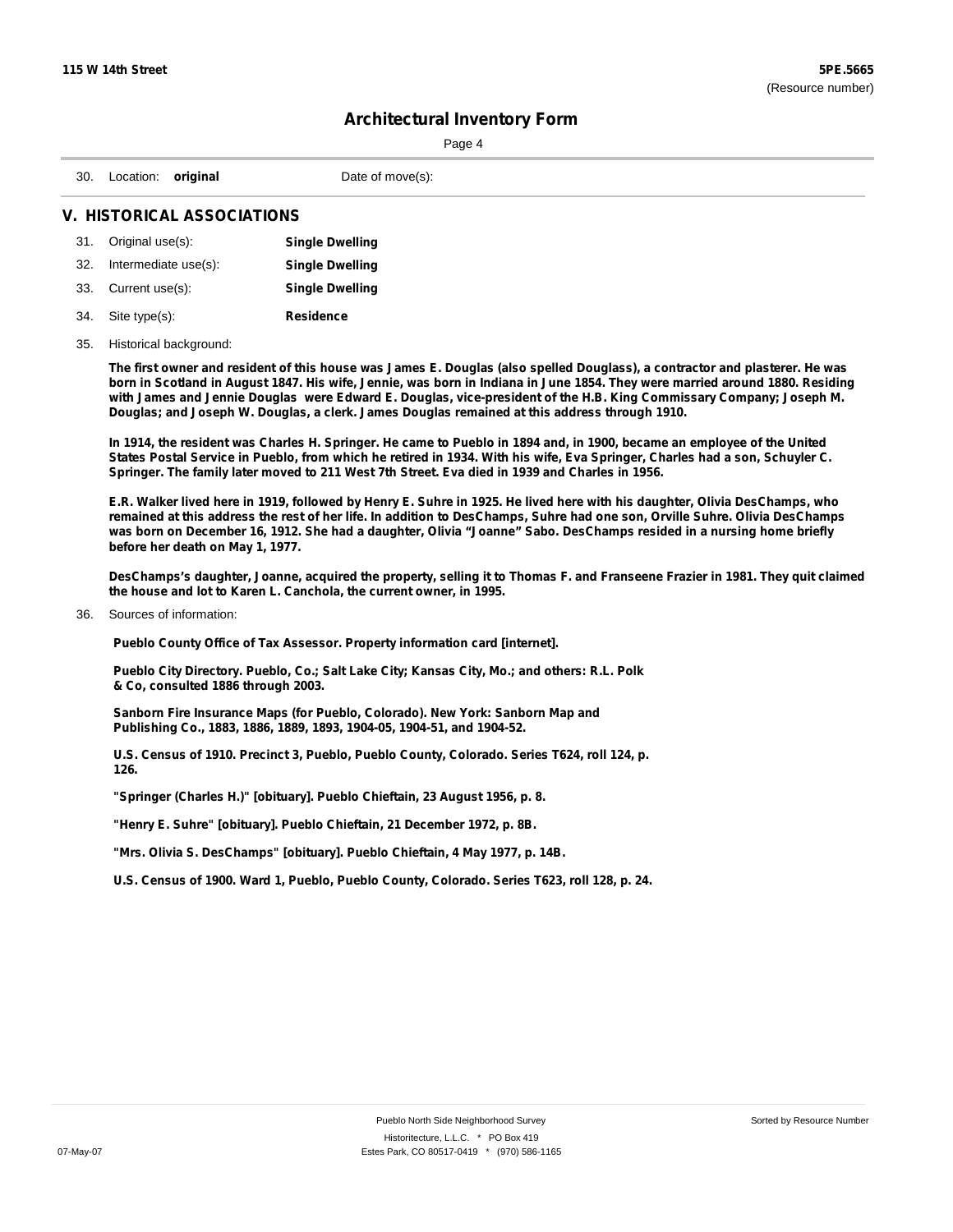÷

Sorted by Resource Number

## **Architectural Inventory Form**

Page 5

|     | <b>VI. SIGNIFICANCE</b>                                                                                                                                                                                                                                                                                                  |                                                                                                                                                                                                                                                                                                                                                                                                                                                                                                                                                                                                                                                                                                                                                                                                                                                                                                                                                                                                                                                                                                                                                                                                                                                                                                                                                                                                                                                                                                                                                                                                         |
|-----|--------------------------------------------------------------------------------------------------------------------------------------------------------------------------------------------------------------------------------------------------------------------------------------------------------------------------|---------------------------------------------------------------------------------------------------------------------------------------------------------------------------------------------------------------------------------------------------------------------------------------------------------------------------------------------------------------------------------------------------------------------------------------------------------------------------------------------------------------------------------------------------------------------------------------------------------------------------------------------------------------------------------------------------------------------------------------------------------------------------------------------------------------------------------------------------------------------------------------------------------------------------------------------------------------------------------------------------------------------------------------------------------------------------------------------------------------------------------------------------------------------------------------------------------------------------------------------------------------------------------------------------------------------------------------------------------------------------------------------------------------------------------------------------------------------------------------------------------------------------------------------------------------------------------------------------------|
| 37. | Local landmark designation:                                                                                                                                                                                                                                                                                              | Yes $\Box$<br>No.<br>$\mathbf{F}$                                                                                                                                                                                                                                                                                                                                                                                                                                                                                                                                                                                                                                                                                                                                                                                                                                                                                                                                                                                                                                                                                                                                                                                                                                                                                                                                                                                                                                                                                                                                                                       |
|     | Designation authority:                                                                                                                                                                                                                                                                                                   |                                                                                                                                                                                                                                                                                                                                                                                                                                                                                                                                                                                                                                                                                                                                                                                                                                                                                                                                                                                                                                                                                                                                                                                                                                                                                                                                                                                                                                                                                                                                                                                                         |
|     | Date of designation:                                                                                                                                                                                                                                                                                                     |                                                                                                                                                                                                                                                                                                                                                                                                                                                                                                                                                                                                                                                                                                                                                                                                                                                                                                                                                                                                                                                                                                                                                                                                                                                                                                                                                                                                                                                                                                                                                                                                         |
| 38. | Applicable National Register criteria:                                                                                                                                                                                                                                                                                   |                                                                                                                                                                                                                                                                                                                                                                                                                                                                                                                                                                                                                                                                                                                                                                                                                                                                                                                                                                                                                                                                                                                                                                                                                                                                                                                                                                                                                                                                                                                                                                                                         |
|     | $\Box$<br>◙<br><b>Pueblo Standards for Designation:</b><br><u>1a. History</u><br>$\overline{\phantom{a}}$ .<br><u>1b. History</u><br>$\Box$<br>1c. History<br>$\Box$<br>2a. Architecture<br>$\Box$<br>2b. Architecture<br>$\mathcal{L}_{\mathcal{A}}$<br>2c. Architecture<br>О<br>2d. Architecture<br>О<br>3a. Geography | A. Associated with events that have made a significant contribution to the broad pattern of our history.<br>B. Associated with the lives of persons significant in our past.<br>C. Embodies the distinctive characteristics of a type, period, or method of construction, or represents the work<br>of a master, or that possess high artistic values, or represents a significant and distinguished entity whose<br>components may lack individual distinction.<br>D. Has yielded, or may be likely to yield, information important in history or prehistory.<br>Qualifies under Criteria Considerations A through G (see manual).<br>Does not meet any of the above National Register criteria.<br>Have direct association with the historical development of the city, state, or nation; or<br>Be the site of a significant historic event; or<br>Have direct and substantial association with a person or group of persons who had influence on society.<br>Embody distinguishing characteristics of an architectural style or type; or<br>Be a significant example of the work of a recognized architect or master builder, or<br>Contain elements of architectural design, engineering, materials, craftsmanship, or artistic merit which represent a<br>significant or influential innovation;<br>Portray the environment of a group of people or physical development of an area of the city in an era of history<br>characterized by a distinctive architectural style.<br>Have a prominent location or be an established, familiar, and orienting visual feature of the contemporary city, or |
|     | 3b. Geography                                                                                                                                                                                                                                                                                                            |                                                                                                                                                                                                                                                                                                                                                                                                                                                                                                                                                                                                                                                                                                                                                                                                                                                                                                                                                                                                                                                                                                                                                                                                                                                                                                                                                                                                                                                                                                                                                                                                         |
|     | or rarity; or                                                                                                                                                                                                                                                                                                            | Promote understanding and appreciation of Pueblo's environment by means of distinctive physical characteristics                                                                                                                                                                                                                                                                                                                                                                                                                                                                                                                                                                                                                                                                                                                                                                                                                                                                                                                                                                                                                                                                                                                                                                                                                                                                                                                                                                                                                                                                                         |
|     | 3c. Geography                                                                                                                                                                                                                                                                                                            |                                                                                                                                                                                                                                                                                                                                                                                                                                                                                                                                                                                                                                                                                                                                                                                                                                                                                                                                                                                                                                                                                                                                                                                                                                                                                                                                                                                                                                                                                                                                                                                                         |
|     | $\Box$                                                                                                                                                                                                                                                                                                                   | Make a special contribution to Pueblo's distinctive character.                                                                                                                                                                                                                                                                                                                                                                                                                                                                                                                                                                                                                                                                                                                                                                                                                                                                                                                                                                                                                                                                                                                                                                                                                                                                                                                                                                                                                                                                                                                                          |
|     | Not Applicable                                                                                                                                                                                                                                                                                                           |                                                                                                                                                                                                                                                                                                                                                                                                                                                                                                                                                                                                                                                                                                                                                                                                                                                                                                                                                                                                                                                                                                                                                                                                                                                                                                                                                                                                                                                                                                                                                                                                         |
|     | П                                                                                                                                                                                                                                                                                                                        | Does not meet any of the above Pueblo landmark criteria.                                                                                                                                                                                                                                                                                                                                                                                                                                                                                                                                                                                                                                                                                                                                                                                                                                                                                                                                                                                                                                                                                                                                                                                                                                                                                                                                                                                                                                                                                                                                                |
| 39. | Area(s) of Significance:                                                                                                                                                                                                                                                                                                 | <b>Architecture</b>                                                                                                                                                                                                                                                                                                                                                                                                                                                                                                                                                                                                                                                                                                                                                                                                                                                                                                                                                                                                                                                                                                                                                                                                                                                                                                                                                                                                                                                                                                                                                                                     |
| 40. | Period of Significance:                                                                                                                                                                                                                                                                                                  | ca. 1925                                                                                                                                                                                                                                                                                                                                                                                                                                                                                                                                                                                                                                                                                                                                                                                                                                                                                                                                                                                                                                                                                                                                                                                                                                                                                                                                                                                                                                                                                                                                                                                                |
| 41. | Level of significance:                                                                                                                                                                                                                                                                                                   | National:<br>State<br>Local<br>$\Box$                                                                                                                                                                                                                                                                                                                                                                                                                                                                                                                                                                                                                                                                                                                                                                                                                                                                                                                                                                                                                                                                                                                                                                                                                                                                                                                                                                                                                                                                                                                                                                   |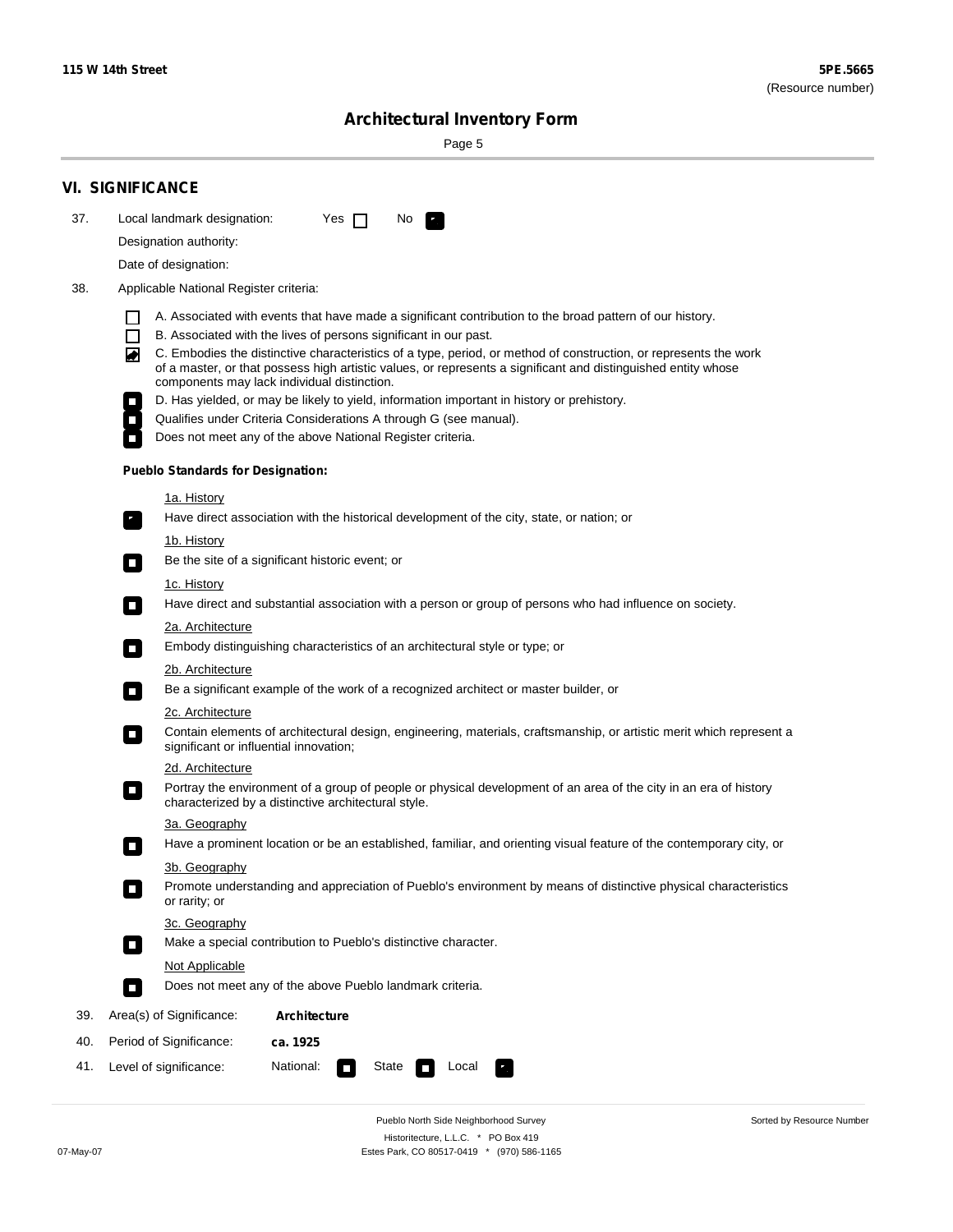Page 6

#### 42. Statement of significance:

This property is architecturally significant under National Register criterion C (Pueblo Local Landmark criterion 2A) as an intact example of an older dwelling remodeled as a Craftsman-style bungalow. However, the levels of architectural and historical significance, combined with physical integrity, are not to the extent that this property would qualify for individual listing in the National Register of Historic Places, the Colorado State Register of Historic Properties, or as a City of Pueblo **Landmark. Nonetheless, it is most likely a contributing resource within any potential historic district.**

43. Assessment of historic physical integrity related to significance:

Constructed around 1890, this house exhibits a moderately high level of physical integrity relative to the seven aspects of integrity as defined by the National Park Service and the Colorado Historical Society: location, setting, design, materials, **workmanship, feeling, and association. While the building was remodeled into a Craftsman-style bungalow around 1925,** contributing to its significance, the building has not been notably altered since that time. This property certainly retains **sufficient physical integrity to convey its architectural and historical significance.**

#### **VII. NATIONAL REGISTER ELIGIBILITY ASSESSMENT**

| 44  |                                                                                                                                                                                                                                                                                                                                                       | National Register eligibility field assessment: |     |  |     | $\Box$ Individually eligible | Not eligible | $\Box$ Need data |
|-----|-------------------------------------------------------------------------------------------------------------------------------------------------------------------------------------------------------------------------------------------------------------------------------------------------------------------------------------------------------|-------------------------------------------------|-----|--|-----|------------------------------|--------------|------------------|
|     |                                                                                                                                                                                                                                                                                                                                                       | Local landmark eligibility field assessment:    |     |  |     | Individually eligible        | Not eligible | Need data        |
| 45. |                                                                                                                                                                                                                                                                                                                                                       | Is there National Register district potential?  | Yes |  | No. | - n                          |              |                  |
|     | Discuss:<br>Pueblo's North Side Neighborhood represents the evolution of the city's professional middle and upper<br>classes. Its diversity of architectural styles and forms directly represents the city's changing economic and<br>cultural climates. As well, the neighborhood is distinctive because it appears to have evolved independently of |                                                 |     |  |     |                              |              |                  |

**the area's dominant industry, steel manufacturing.**

If there is National Register district potential, is this building contributing:

Yes Yes No No FFI N/A N/A

46. If the building is in existing National Register district, is it contributing:

#### **VIII. RECORDING INFORMATION**

| 47. | Photograph numbers): | <b>CD-ROM Photo Disc: North Side Photos</b><br>File Name(s): 14thstw115                                                       |
|-----|----------------------|-------------------------------------------------------------------------------------------------------------------------------|
|     | Negatives filed at:  | <b>Special Collections</b><br><b>Robert Hoag Rawlings Public Library</b><br>100 East Abriendo Avenue<br>Pueblo, CO 81004-4290 |
| 48. | Report title:        | <b>Pueblo North Side Neighborhood Survey</b>                                                                                  |
| 49. | $Date(s)$ :          | 07/11/05                                                                                                                      |
| 50. | Recorder(s):         | <b>Adam Thomas</b>                                                                                                            |
| 51. | Organization:        | Historitecture, L.L.C.                                                                                                        |
| 52. | Address:             | <b>PO Box 419</b>                                                                                                             |
|     |                      | Estes Park, CO 80517-0419                                                                                                     |
| 53. | Phone number(s):     | (970) 586-1165                                                                                                                |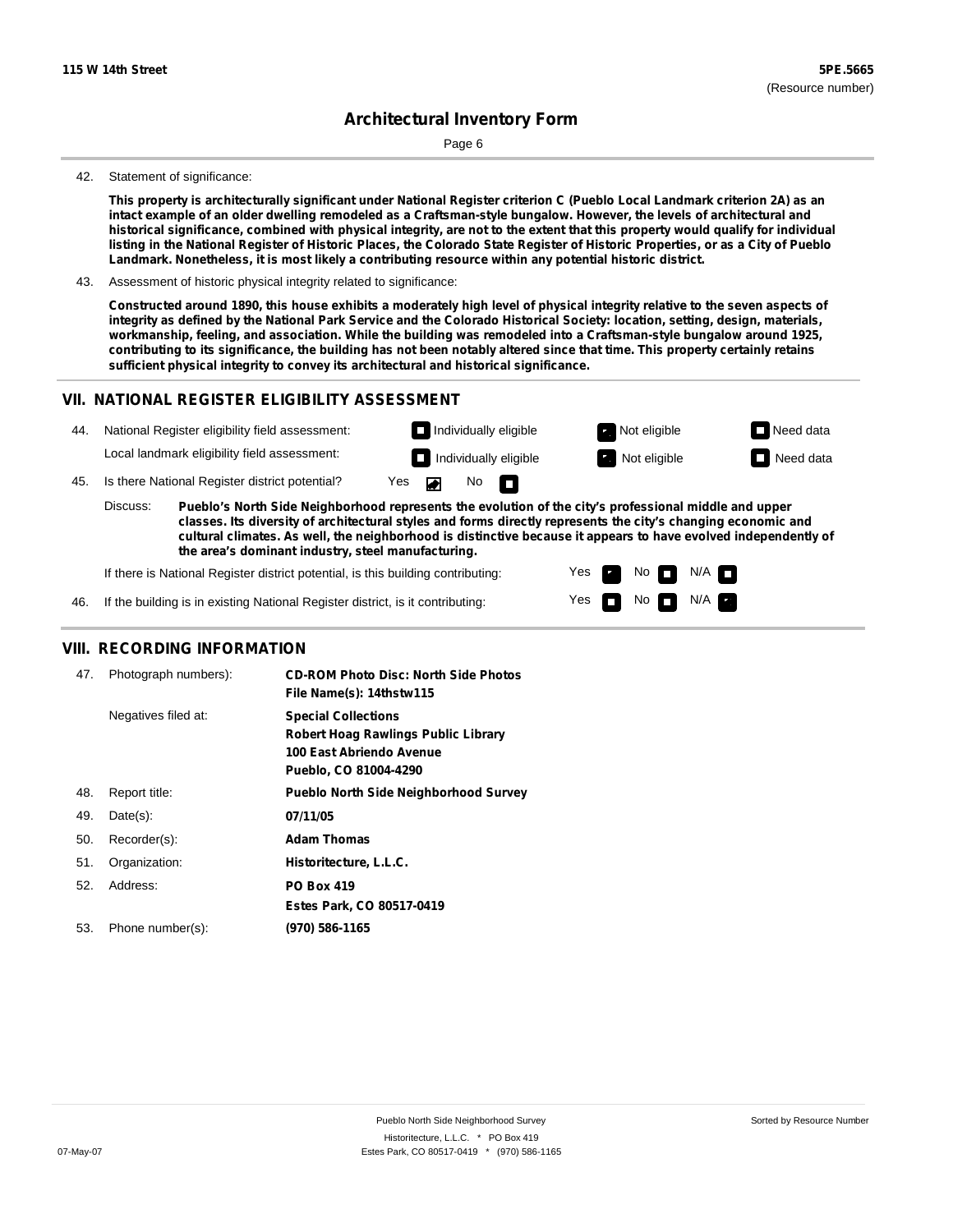

Page 7